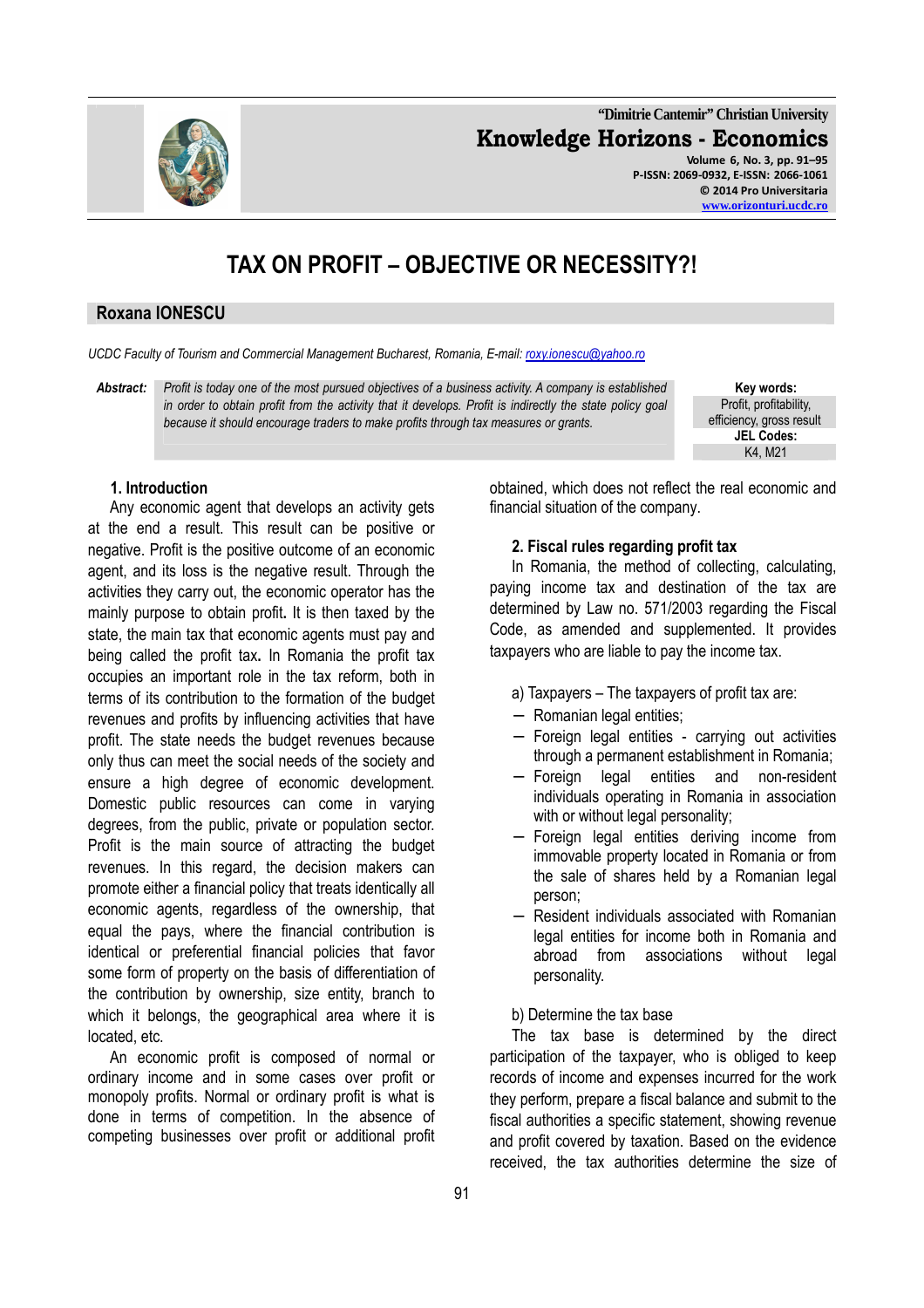taxable material, making use of the presumption of sincerity of the taxpayers. Although it has the widest applicability, this method of assessment of taxable matter the disadvantage that makes it possible to avoid a part of the taxable matter by making insincere statements.

c) The determination of the amount of tax involves the:

- − person making the calculation (as taxpayer or tax authority);
- − tax rate;
- − reductions and increases granted;
- − a process of calculating.

 With few exceptions, the tax rates on income are determine as a percentage and is a manifestation of personalization tax. The tax practice can use either a general tax rate or a standard rate and a number of its upper or lower rates or an additional share to the standard rate, depending on the specific objectives of the fiscal policy. Specify the calculation process involves choosing between the processes of imposing proportionate of simple or compound progressiveness.

Profit is the positive outcome of an economic agent and can be of several types:

accounting profit – the gross result of the financial statements is the remaining part of the total income that the entrepreneur returns after all expenses have been decreased from the income. It is represented by the difference between the operating income, financial expenses and the extraordinary amount of operational, financial and extraordinary expenses.

*The turnover* represents the main part of the operating revenue and the results for the turnover are the most important components of the result of exploittation. So, to increase profits, it is not enough only an increase in turnover, but it must be considered the costs associated with this increase in turnover. It should be noted that this kind of analysis is particularly useful for managers and companies and less to external users.

− taxable profit - represents the difference between the revenues and the expenses on the income, excluding non-deductible expenses. It also represents the basis for the calculation, recalculation and adjustment of corporation tax to the state budget

non-taxable income + non-deductible expenses

For the *fiscal year 2014*, the tax rate is set at 16**%**. The method of calculation is determined by the implementing rules regarding the Fiscal Code and involves, first, the determining of taxable profit.

The income tax is calculated by applying the taxpayer the legally established tax on taxable income determined on the base of the rates submitted monthly in the accounting. When determining the taxable profit, which differs from the accounting one, the applicable tax rate is of 16%.

## **Profit tax** = 16% \*taxable profit

There are certain exceptions for operators with activities such as: nature night bars, discotheques, casinos or sports betting, including the legal persons carrying out such income under a contract of association, and when the tax due is less than 5% from the revenues they are required to pay a tax to 5% of these revenues recorded.

According to the calculation method chosen, after applying the base tax rate we obtain the amount of tax levy. For some activities can operate either reductions or increases. After applying these cuts or legal penalties, it is determined the final amount of income tax payable.

− *net profit* – is the profit of the economic agent, after having paid the profit tax. It remains to the company to be distributed as intended, calculated as the difference between gross profit (and potential) and the profit tax can be used to create reserves, provisions to make new investments and provide dividends to shareholders. In the reinvestment of profits, on April 23, 2014 it was issued the Ordinance amending art. 192 of Law no. 571/2003 regarding the Fiscal Code, which exempts entirely the reinvested earnings (in technological equipments) from tax. The exemption is calculated quarterly or annually and takes into account the accounting profit recorded on July 1, 2014.

d) Levying taxes is the last operation of the tax collection.

After the determination of the tax, the tax authorities should notify the taxpayers and the tax payable to the state and its payment terms and then go to his collection.

The tax due according to the tax return (filed quarterly Statement 100 and Statement 101 deposited at the end of) the annual financial statements prepared **Taxable profit =** total revenue - total expenses -  $\Box$  under shall be governed by detailed rules approved by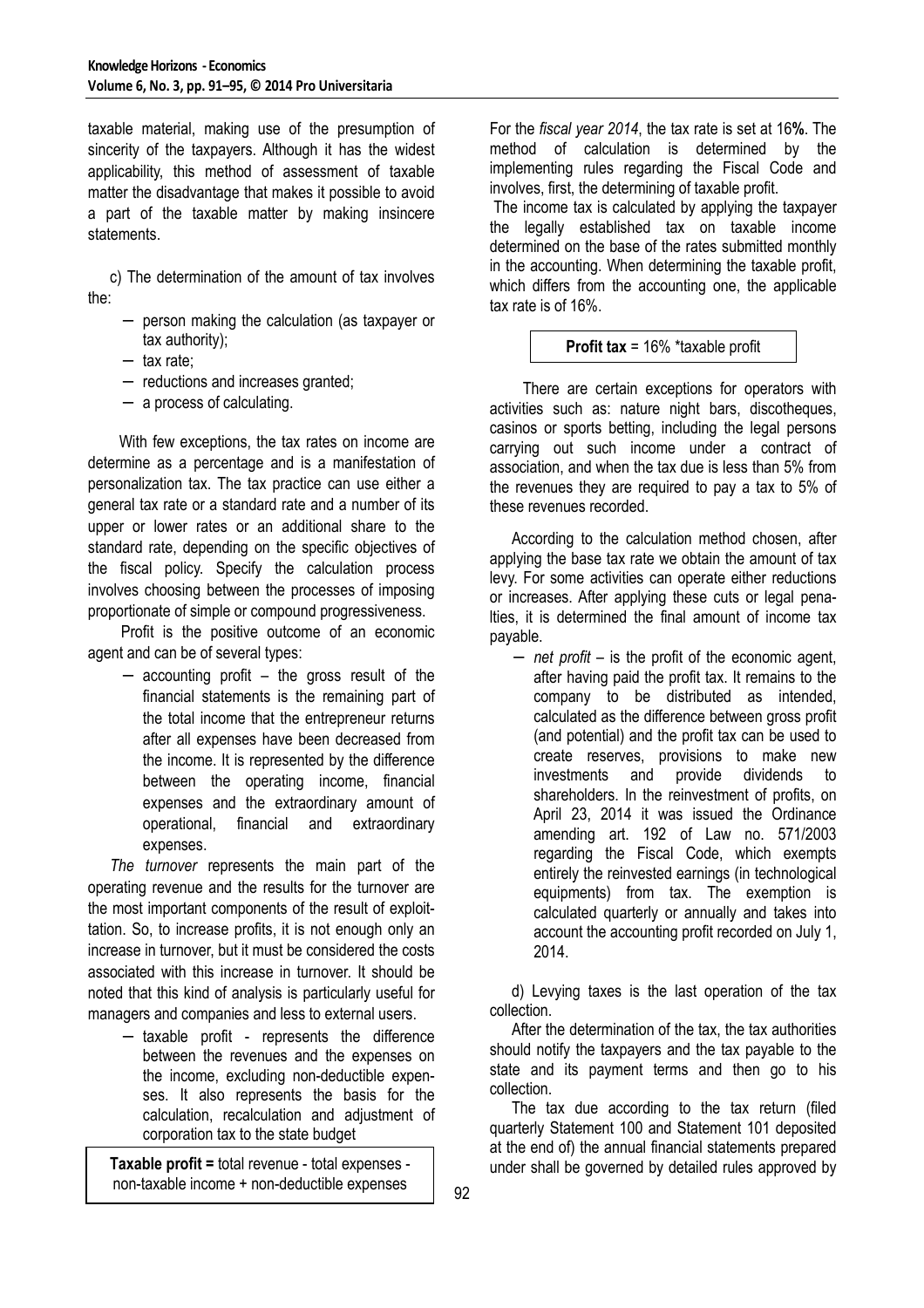order of the National Agency for Fiscal Administration (according to Table 1).

| <b>Profit tax</b>                                                                                                                                                                                                                                                               | Legal base                                                                                                  | Tax level                                                                                                                                 | <b>Taxpayers</b>                                                                                                                |
|---------------------------------------------------------------------------------------------------------------------------------------------------------------------------------------------------------------------------------------------------------------------------------|-------------------------------------------------------------------------------------------------------------|-------------------------------------------------------------------------------------------------------------------------------------------|---------------------------------------------------------------------------------------------------------------------------------|
| Income tax payable by<br>Romanian legal entities<br>and permanent<br>establishments                                                                                                                                                                                             | Law no. 571/2003 regarding<br>the Fiscal Code, as amended<br>and supplemented, Title II,<br>Article 13 - 18 | 16% cf.art.17; exemption under<br>Article 15                                                                                              | Romanian legal persons and<br>foreign legal entity which carries<br>on through a permanent<br>establishment / more<br>permanent |
| Income tax payable by<br>Romanian legal entities<br>and permanent<br>establishments for<br>activities such as night<br>bars, night clubs, discos,<br>casinos or sports betting,<br>including the activities of<br>this nature carried out<br>under a contract of<br>association | Law no. 571/2003 regarding<br>the Fiscal Code, as amended<br>and supplemented, Title II,<br>Article 13 - 18 | a) 16% cf.art.17;<br>b) 5% of Revenues from these<br>activities if the tax due is less<br>than 5% on such income,<br>cf.art.18, para. (1) | Romanian legal persons and<br>foreign legal entity which carries<br>on through a permanent<br>establishment / more<br>permanent |
| Income tax payable by<br>individuals from<br>association                                                                                                                                                                                                                        | Law no. 571/2003 regarding<br>the Fiscal Code, as amended<br>and supplemented, Title II,<br>Article 13 - 18 | 16% cf. art. 17                                                                                                                           | Resident individuals associated<br>with Romanian legal persons                                                                  |

*Table 1*. Income tax on the categories of taxpayers

Source: National Authority of Fiscal Administration

The payment method of the income tax is by bank transfer, money order, postal order, cash deposit sheet with receipt or online or directly from the Treasury of the tax authority where the permanent establishment is registered.

Payment term: quarterly by the 25th of the first month following the first three quarters, for the fourth quarter - March 25.

#### **3. The impact of profit on the activity of an enterprise and the economy**

Profit is intended to determine the need for pay equity, constitute self-financing funds and ones offered to employees. The companies established profit by product, by group product, by company subsidiaries or other items.

Profit maximization is the premise of achieving the strategic objective, the perspective of any company.

Profit permits the identification of resources and business development opportunities. Therefore, static analysis is not enough to be compared with indicators calculated in the previous period based on the results of the analyzed company or companies of similar size and similar activities.

In contemporary economic theory there is a division of opinion regarding the definition of profit, representing the pecuniary advantage as a result of an action, operation or economic activity.

There are many indicators of measuring the profit.

- − The ability of a trader to profit is called return. Return can be assessed in terms of absolute and relative aspects. Profitability is measured by the ratio of the results and the means used to obtain them. The results can be reflected as accounting, economic and financial rates.
- − Profit rate is the ratio between the mass of profit and turnover (or capital costs) by comparison basis we want. The necessary condition to obtain a maximum profit is the marginal return of each factor to match its price. In addition, a sufficient condition is that the profit maximization, the optimal marginal returns are decreasing factors.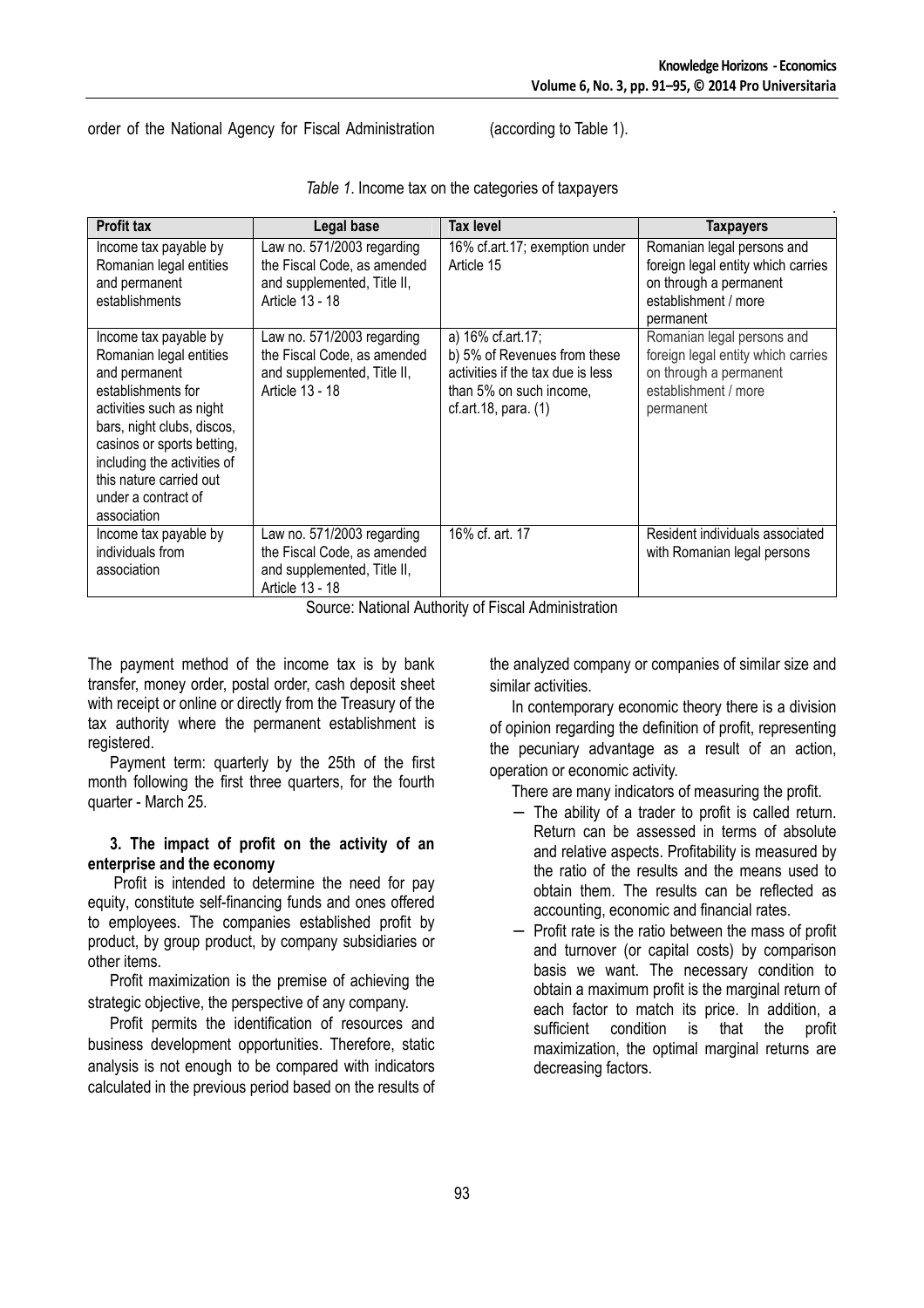| Indicator                          | 2010    | 2011      | 2012      |
|------------------------------------|---------|-----------|-----------|
| Turnover                           | 900.240 | 1.001.627 | 1.056.162 |
| Gross Investments                  | 91.520  | 142.796   | 119,940   |
| Gross result of financial exercise | 5.582   | 15.524    | 19.446    |
| Profit rate                        | 0.62    | .54       | .84       |

| Table no.2. Economic and financial indicators of enterprises |
|--------------------------------------------------------------|
| In the period 2010-2012 (million lei)                        |

**Source: National Institute of Statistic** 

The indicators in table no. 1 refer to the total number of enterprises operating in this industry, trade and market services. One can notice an increase in turnover, investment and including the gross income of the year. Profit rate also recorded a substantial increase in 2012 compared with 2010.

The operations for quantify the action components of the net profit will be made using the balance method. It is necessary to mention that in the case of net profit and gross profit for the total activity of the company, the utility of factorial analysis (as opposed to the structural analysis model) is that it allows to highlight on a mathematical basis, the direct contribution which it exercises over the net or gross profit of the total activity of enterprises, the economic efficiency of the expenses made. Focusing on the line of this quality factor it is an essential condition for growth in a more intense increase of the rate of return of the total activity of the company - the rate of return being as stressed, the most cogent summary indicator of economic efficiency final evolution of the business enterprise.

Profits from the basic business and other activities can be influenced by:

- − the achieved investments or the ones in progress
- − dividends and interest earned from the purchase of shares and obligations of other companies;
- − sale of packaging and other intangible assets;
- − fines and penalties;
- − cancellation of orders;
- − surplus of inventory;
- − financial incomes;
- − losses from natural disasters;
- − reduce debt etc.

## **4. Conclusions**

Full exemption from tax of profits reinvested (in the technological equipment) is a method of tax cuts according to which the Ministry of Finance aims to stimulate business investment and domestic demand. This will have a significant budgetary impact because it will increase the revenue raised from the state budget.

Profit has the following functions**:**

- − is a synthetic indicator for assessing the efficiency of the economic activity;
- − is a mean of attracting the economic agents
- − is an instrument of control over the output, distribution and taxation
- − stimulate the initiative and acceptance of risk from those who aim to make a profit.
- − Profit should stimulate the economic agents in achieving the production schedule, quality improvement and diversification. The ways to increase profits are:
- − reducing the cost of production without affecting the production
- − coordinate the stock price level, i.e. in case the stock price increases that can increase profits and production volume
- increasing the volume of marketed production and services
- − improve the product quality and service

As the profit earned is greater the higher is the level of profitability. The level of profitability depends on the domestic economic activity, on the relations with the external environment and the attitude to adapt to market requirements.

The net profit remained in the company is used under statute and under the law. It can be used for the use of new production techniques, equipment modernization, and technical re-equipment, the creation of new enterprises (branches) in order to increase the quality of products and services, the number of customers, revenues and in the future profits of the enterprise.